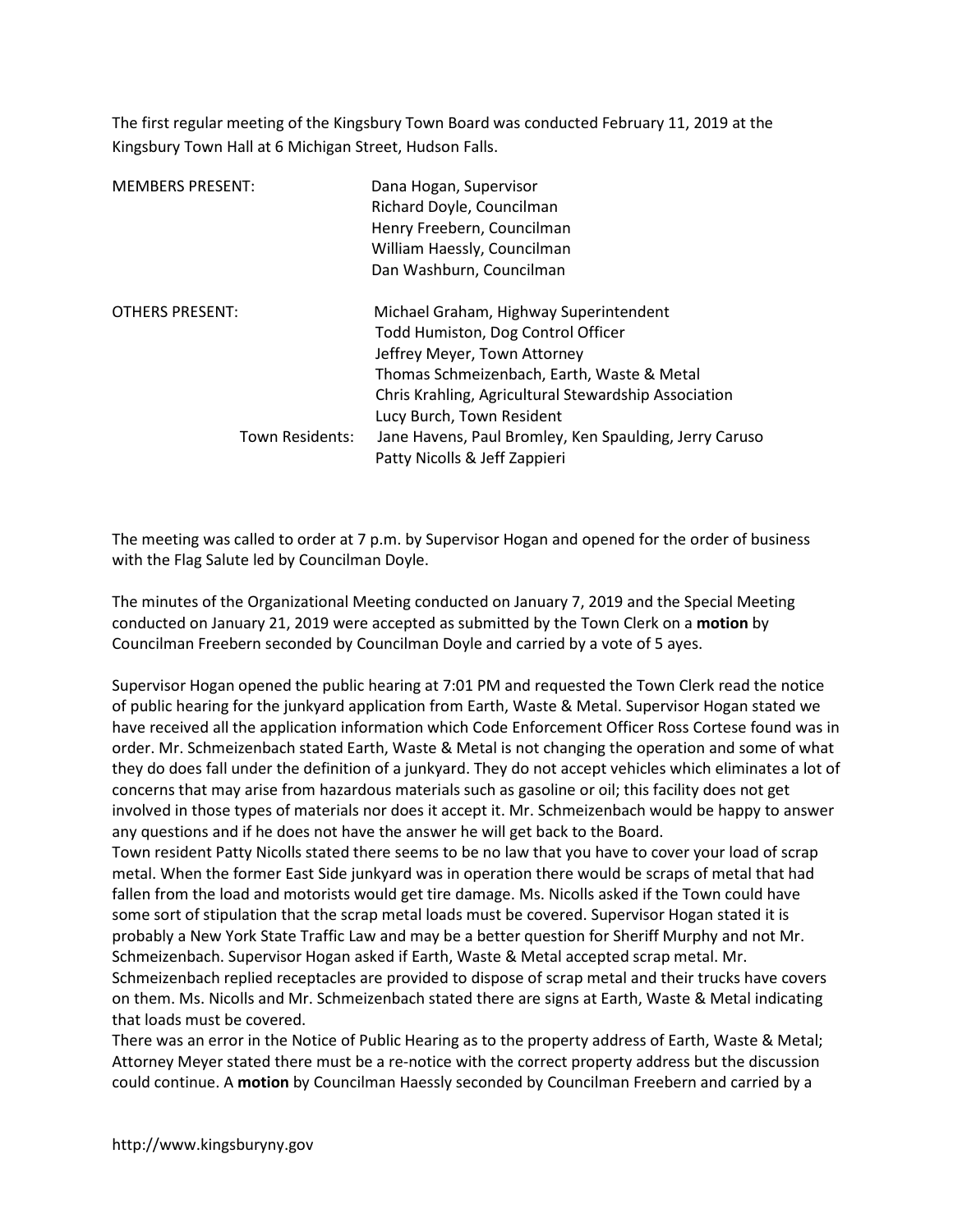vote of 5 ayes for the Town Clerk to publish a notice of a public hearing for the junkyard license application by Earth, Waste & Metal.

Supervisor Hogan stated there has been a request from residents for improvement to be made to the driveway at the transfer station. Mr. Schmeizenbach replied improvements have been planned for the facility, the driveway being one of them.

Attorney Meyer stated the Local Law that the junkyard licensing has fallen under has two separate requirements. A bond or financial surety be placed to cover the cost of removal of all junk and rubbish on the site in the event it closes and does not re-open. The applicant must provide a copy of the existing bond that he has in place for DEC and the request that he not provide a similar bond to the Town. The way the bond and the regulations are set up were there ever an issue it is up to the DEC to pull on that bond to clean the site. The Town has no authority or mechanism to force the DEC to act. He is asking for a variance for that requirement and a variance for the pollution liability insurance. The Town's Local Law requires 5 million; Mr. Schmeizenbach provided evidence of 2 million with an umbrella on the top which will get you another million but it doesn't get you to the 5 million. The Local Law has revisions for variances if they demonstrate a need and Mr. Schmeizenbach has requested variances for those two items; it is up to the Town Board to grant those variances. Mr. Schmeizenbach stated the facility is covered with the bond with the DEC and it was an exhaustive effort to determine what the cost of cleanup would be if necessary and was reviewed in detail with the DEC. The Town should be rest assured that the site would be cleaned up because the DEC has mandated that through their permitting. Mr. Schmeizenbach feels it would be redundant and would come with a cost for the same action and no further action would be taken if they secured another bond. Mr. Schmeizenbach has written a request to the Board to consider the situation.

Mr. Schmeizenbach stated all the insurances are all covered, the particular insurance for hazardous waste which the Town regulations calls for a 5-million-dollar limit; they carry a 2-million-dollar limit for the hazardous waste item. They do not accept hazardous waste such as gas and oil; this is a transfer station, no automobiles. He would like the Board to consider allowing them to carry the 2-million-dollar limit for hazardous waste.

Councilman Washburn asked if there was anything from stopping them from changing their policy that would allow the transfer station to accept automobiles, gas or oil without approval from the Board. Mr. Schmeizenbach stated they would have to renew their permitting with the DEC and they also would have to come to the Town for a change of operation. That is not what they do at the facility and he does not foresee that changing. They would certainly be open to being granted a variance with a provision they would not change what they accept and should it change they would come back to the Board. Councilman Doyle asked if the bond provided to the DEC was \$40,500.00. Mr. Schmeizenbach stated that was correct. He also asked if the insurances for the pollution liability of 2 million dollars was acceptable to the DEC. Mr. Schmeizenbach stated yes.

Supervisor Hogan stated as part of the variance request the language would indicate that any substantial changes the Town would be required to be notified.

Attorney Meyer will draft a variance but would prefer to be fairly specific due to problems with past junkyards; not necessarily the present company. Attorney Meyer will work with Thomas Schmeizenbach to develop language that is acceptable in the requested variances and prepare it by the next meeting on March 4, 2019.

Mr. Schmeizenbach wrote a request to the Board for a change in zoning from Residential-Agricultural RA-1A to Industrial IND-75. The transfer station can operate until August 31, 2020 due to pre-existing uses. Chad Nims and Clarence Monahan have also requested the zoning change.

Councilman Doyle stated we would have to extend the industrial zone from its current place through properties to get over to the transfer station and does the industrial zone have to be connected. Attorney Meyer stated the preference is to connect it to avoid any claims of illegal spot zoning.

http://www.kingsburyny.gov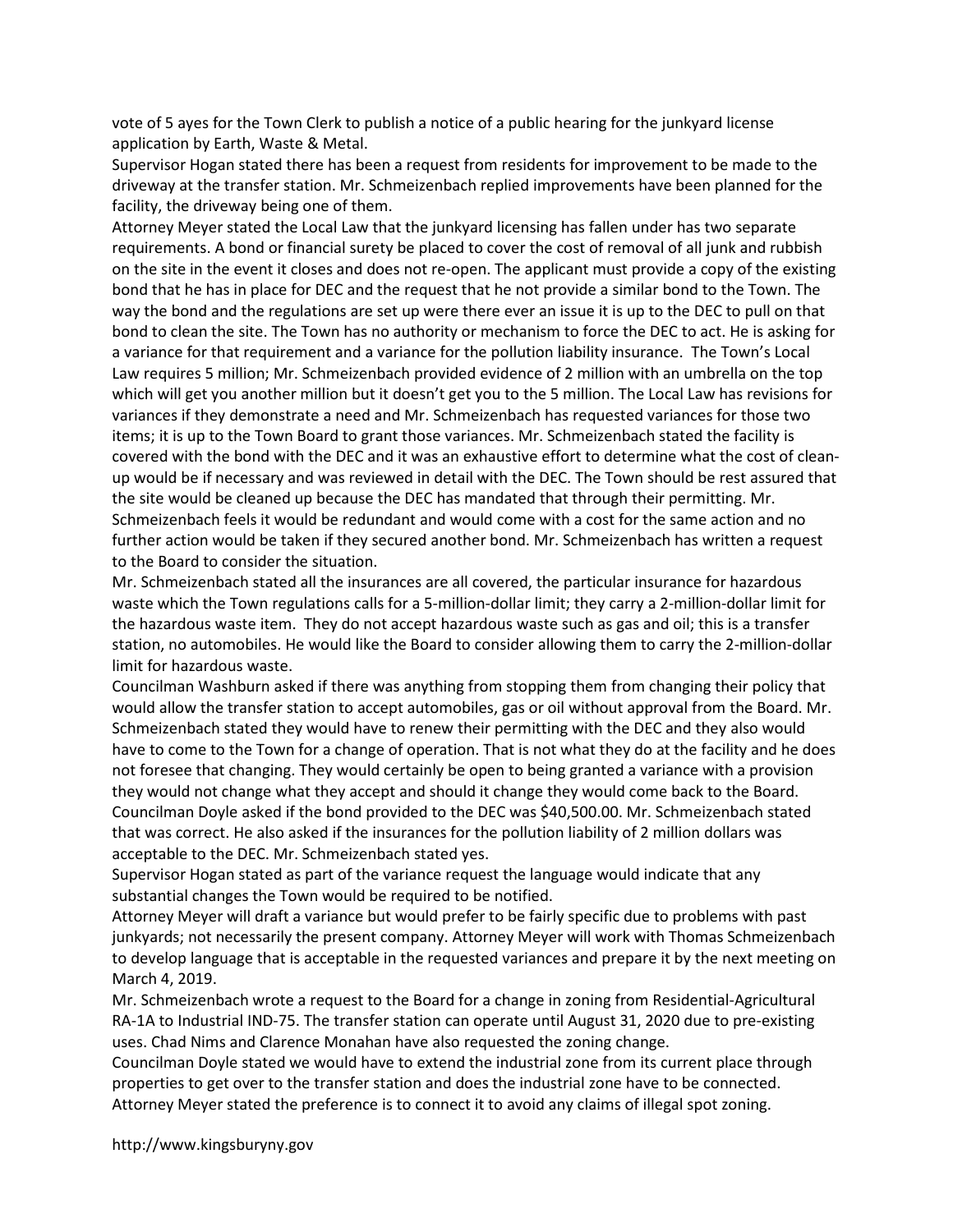Councilman Doyle asked how do we extend the industrial zone out to the transfer station. Attorney Meyer stated it is an action that can be taken by the Board and is essentially lines on a map. Councilman Doyle and Councilman Washburn will form a committee to research the expansion of the industrial zone.

Paul Bromley asked if the junkyard license is contingent on the requested zone change. Supervisor Hogan replied not necessarily. Mr. Bromley asked how can you have something licensed in a zone that it is not zoned for. Attorney Meyer explained the zoning law has a sunset provision for junkyards. Existing junkyards outside of the industrial zone have two years to continue to operate at that location.

Supervisor Hogan introduced Chris Krahling of the Agricultural Stewardship Association, a non-profit organization for farmland protection in Washington and Rensselear Counties located in Greenwich, NY. The Agricultural Stewardship Association was founded in 1990 by local farmers who banded together to conserve farmland. There are currently 128 conservationist easements on approximately 21, 000 acres in the 2 counties. Mr. Krahling is requesting a letter of endorsement and support from the Town for an application to the state for the Dairy Transitions Farmland Protection Grants Program for the Burch Family Farm. Lucy Burch stated the former dairy farm is to going to expand to quality hay and better hay storage and on the home farm they plan to replace a barn lost in a fire. They are looking forward to the expansion of the bike path which borders the farm and will give a nice area for the bikers to view. A motion by Councilman Doyle seconded by Councilman Freebern and carried by a vote of 5 ayes for Supervisor Hogan to sign a letter of support to NYS Ag & Markets for the application of the Burch Family Farm for a Dairy Transitions Grant.

Supervisor Hogan re-opened the public hearing to discuss the amendment to the local law for Animal Control at 7:32 PM. Dog Control Officer Todd Humiston reviewed the proposed changes explaining increases in fines for penalty offenses when issued an appearance ticket, increases in dog licensing fees and increases in replacement dog tags. Supervisor Hogan asked with respect to the annual dog license fees, when was the last time they were increased. Todd Humiston replied he believed it was 2008 and currently we are the highest licensing fee in the county. He received feedback from the Town Clerk's Office with concerns in the proposed increase in the fees. Another concern came from the SPCA in regard to the holding time of three days after a dog is seized, though it is legal they had concerns it is too short of a time. Humiston's data indicates 3 days is long enough. Supervisor Hogan asked the Town Clerk if she had an opinion in regard to the increase in the licensing fees. The Town Clerk explained she felt the increase in the cost of the replacement tags from \$3.00 to \$5.00 was too extreme; the cost to the Town is \$.27 for each tag. She can foresee a problem in the cost of licensing fee for unspayed and unneutered dogs, currently the fee is \$20.50 with an increase to \$25.00. At this time there are already complaints with comments that surrounding towns have a much lower fee. Supervisor Hogan would be inclined to leave the current fees in place after conversations with the Town Clerk and her Deputy Clerk. Councilman Doyle stated the fees are supposed to pay for the program; are the fees currently paying for the program. At this time the fees are paying for approximately half of the program, \$16,994.50 was collected for dog licensing in 2018 and the program costs approximately \$32, 00.00 per year. Councilman Freebern stated he has no problem with the proposed increases for dog licensing. Dog Control Officer Humiston makes a recommendation there should be no increase in the cost of the replacement dog tags.

Supervisor Hogan opened the public hearing to public comment.

Patty Nicolls stated there must be a lot of dogs that are unlicensed and the increase would not be burdensome. Humiston commented there are approximately 1600 dogs licensed at this time and does not feel the Town's rates are high but surrounding towns are too low.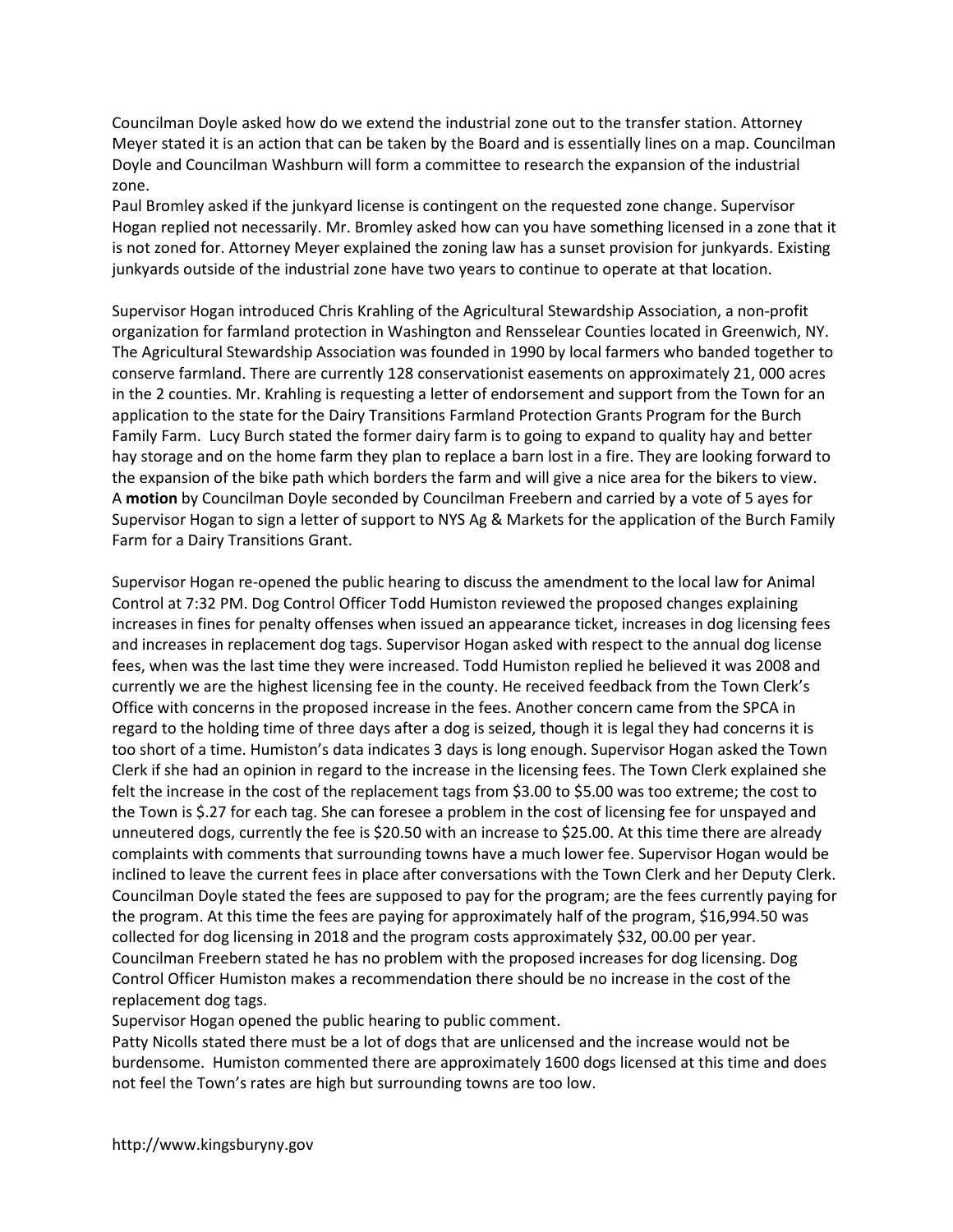Jane Havens asked if the verbiage stated that the program was supposed to pay for itself. Humiston stated no, licensing is to off set the cost of the program, all money from licensing has to go back to the dog control program. Jane Havens stated as a taxpayer, the new fee structure should be accepted because at this time the licensing fees only cover approximately 50% of the program. Humiston also requested some wording changes to the proposed local law.

Supervisor Hogan closed the public hearing at 7:47 pm after discussing the proposed changes to the Animal Control Law.

A motion by Councilman Haessly seconded by Councilman Freebern and carried by a vote of 5 ayes to accept the requested changes from Dog Control Officer Todd Humiston for the proposed Local Law for Animal Control. Attorney Meyer will make the requested changes to the Local Law; the local law will be adopted at the next Board Meeting on March 4, 2019.

In December the Town sought proposals from qualified Engineering Firms to provide engineering services and to prepare funding applications. Superintendent Michael Graham stated there is a \$100,000,000.00 Bridge NY program in which he would like to apply for funding. The Town received proposals from Greenman-Pederson, Inc. and The Chazen Companies. Superintendent Graham reviewed the proposals and recommended Greenman-Pederson, Inc. There will be no cost to the Town, an engineering company is needed to file the application and oversee the project. If the project is denied they do not get paid, if the project gets approved, they get paid through the Bridge NY Program. Graham would like to submit for a project by the end of January 2020. A motion by Councilman Freebern seconded by Councilman Doyle and carried by a vote of 5 ayes for the Town to select Greenman-Pederson, Inc. for engineering services and prepare funding applications.

Dog Control Officer Todd Humiston stated there was a violation of a Dangerous Dog Order which was placed in 2014. The individual was issued a ticket for violation of the Dangerous Dog Order that went to Court and they were found guilty. We now have evidence (proof) that this person violated the Dangerous Dog Order and they still have the dog. This has now become a criminal matter. Humiston explained we could file a complaint with the District Attorney's Office with the evidence that this person is in violation of a Court Order and if they choose, they can take criminal action against this person. Humiston feels action should be taken because the dog has been deemed dangerous and they are not doing what is necessary to keep the community safe and the Town may be liable if no action is taken. Humiston is seeking approval for this case and any future case for the Town Attorney to file a Dangerous Dog Order. Councilman Doyle asked what the owner was supposed to do with the dog. Humiston answered the dog was to be leashed at all times and in this case the dog attacked another dog off their property; this was in addition to multiple violations. Humiston would like to discuss this in an executive session because there are there is a legal matter on other issues with the same individual. A motion by Councilman Washburn seconded by Councilman Freebern and carried by a vote of 5 ayes for the Town Attorney to file a Dangerous Dog Order with the District Attorney for this case and any case in the future.

A motion by Councilman Freebern seconded by Councilman Doyle and carried by a vote of 5 ayes to reappoint Michael Hayes for the Alternate Dog Control position.

Supervisor Hogan received a letter from the OCA in regard to a Court Justice Docket Audit. Attorney Meyer explained the Board needs to review the Court Records to make sure the monies collected are going to the proper authorities. This will be tabled until the next meeting on March 4, 2019.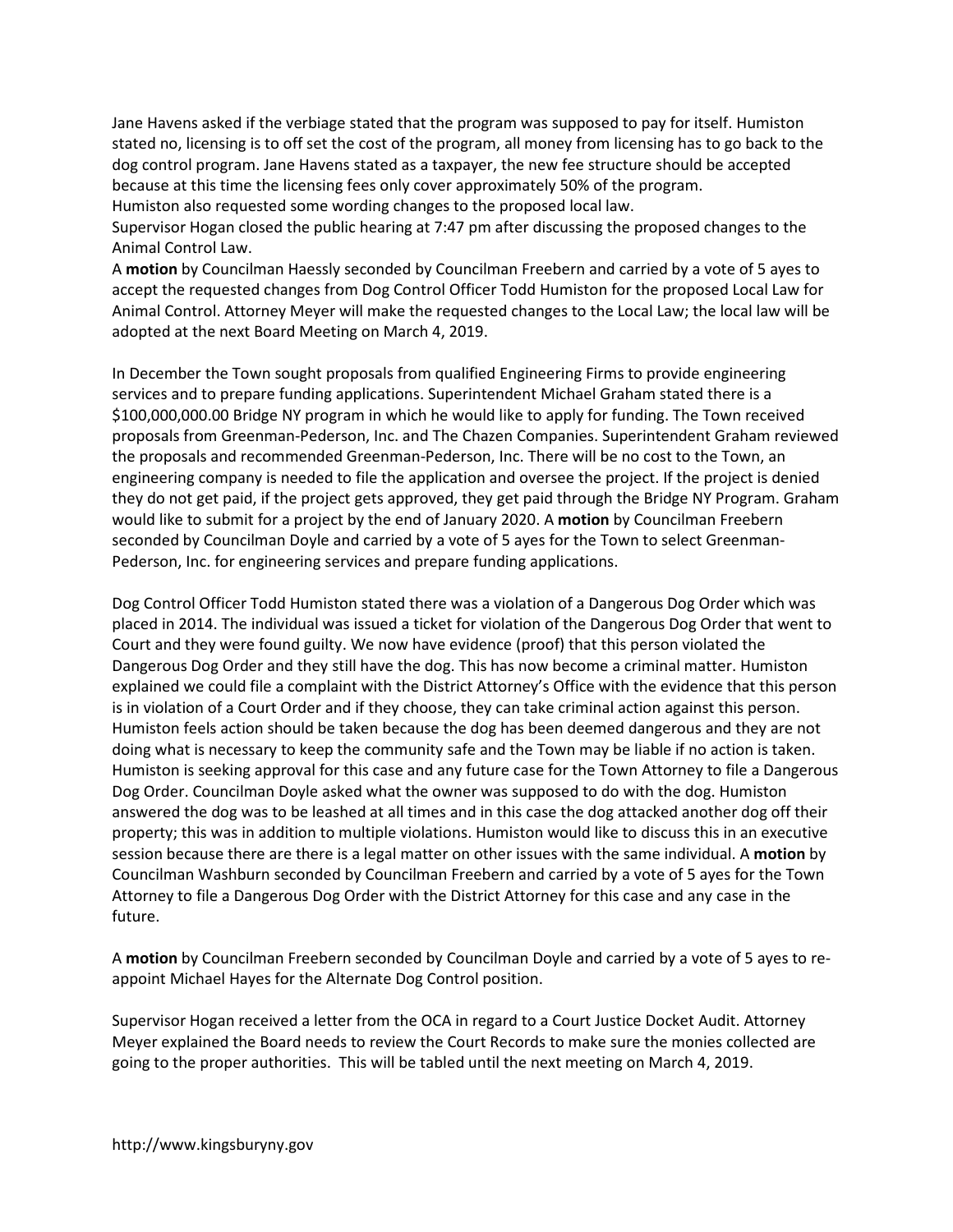Supervisor Hogan received a message from Bill Nikas of the Sandy Hill Arts Center that he would not be able to attend tonight's meeting due to an emergency and he would follow up to re-schedule. Supervisor Hogan asked anyone who would like to comment on the Sandy Hill Arts Center to hold any specific discussion regarding Mr. Nikas's request because he is not certain what his request was. Supervisor Hogan ask that they discuss the PILOT in broad terms and they could have a discussion about that topic.

Ken Spaulding asked if the PILOT program was something the Towns or Counties are obliged to have. Town Attorney Meyer explained the Town is not obligated to provide a PILOT. In 1999 the Town Board adopted a resolution opting out the IDA's PILOT program, which essentially means it can negotiate for itself.

Ken Spaulding stated in a sense you are handing money to PILOT applicants when there are people who have lived in the Town for 40 years struggling to pay their property taxes and are unable to get a tax break. He feels there is a financial gain for the PILOT recipients because they are not paying the full shot of taxes. The Town is losing out on revenue and anyone who wants to start a new business can come to the town requesting a PILOT.

Jane Havens would like to say there are a lot of successful businesses in our communities and they are not receiving a tax break or benefit. Her feeling is that if you have something really good, you believe in it and you pay your own way. It's not fair that if a few people think an idea is good and then portray that burden unto everyone else.

Paul Bromley referred to an article in the Post-Star about a proposed PILOT application being a not for profit and feels it was a mistake. Anytime you ask for a tax break, whether it be sales tax or property tax the government does not reduce its spending by the amount of the tax break given; therefore, the rest of the tax paying population has to take on that burden. As an independent businessman himself, it gives an unfair advantage to the person or group receiving a PILOT over anyone else who is competing with him in any way shape or form. He also stated the government should not be lending money that is not theirs to lend. When you give a tax break you are essentially lending the taxpayer who receives the tax break the constituent's money.

 A motion by Councilman Doyle seconded by Councilman Freebern and carried by a vote of 5 ayes to accept the reports of certain officer for the month of January as follows:

Code Enforcement Officer: Site Plan 1; Variances 1; Total Fees \$600.00

Dog Control Officer: Complaints/Call s33; Unlicensed Dogs 3; Seizures 1; Summons Issued 0; Bites Investigated 1; Mileage 303 with 41 charged to Fort Edward & 118 charged to Fort Ann Town Clerk: Paid to EnCon \$37.78; Paid to Supervisor \$1,910.19; Paid to NYS Dept. of Health \$112.50; Paid to the Village of Hudson Falls \$30.00; Paid to Ag & Markets for Population Control \$75.00

For December: Town Justice; Fees Collected: \$15,534.00

TOWN CLERK REPORT:

| Town Clerk provided a copy of the Supervisor's Report for the tax collection as follows: |                                                 |
|------------------------------------------------------------------------------------------|-------------------------------------------------|
| TO:                                                                                      | Supervisor Hogan                                |
|                                                                                          | Councilman: Doyle, Freebern, Haessly & Washburn |
| FROM:                                                                                    | Tax Collector: Cynthia A. Bardin                |
| SUBJECT:                                                                                 | 2019 County/Town Collection                     |
| DATE:                                                                                    | February 11, 2019                               |